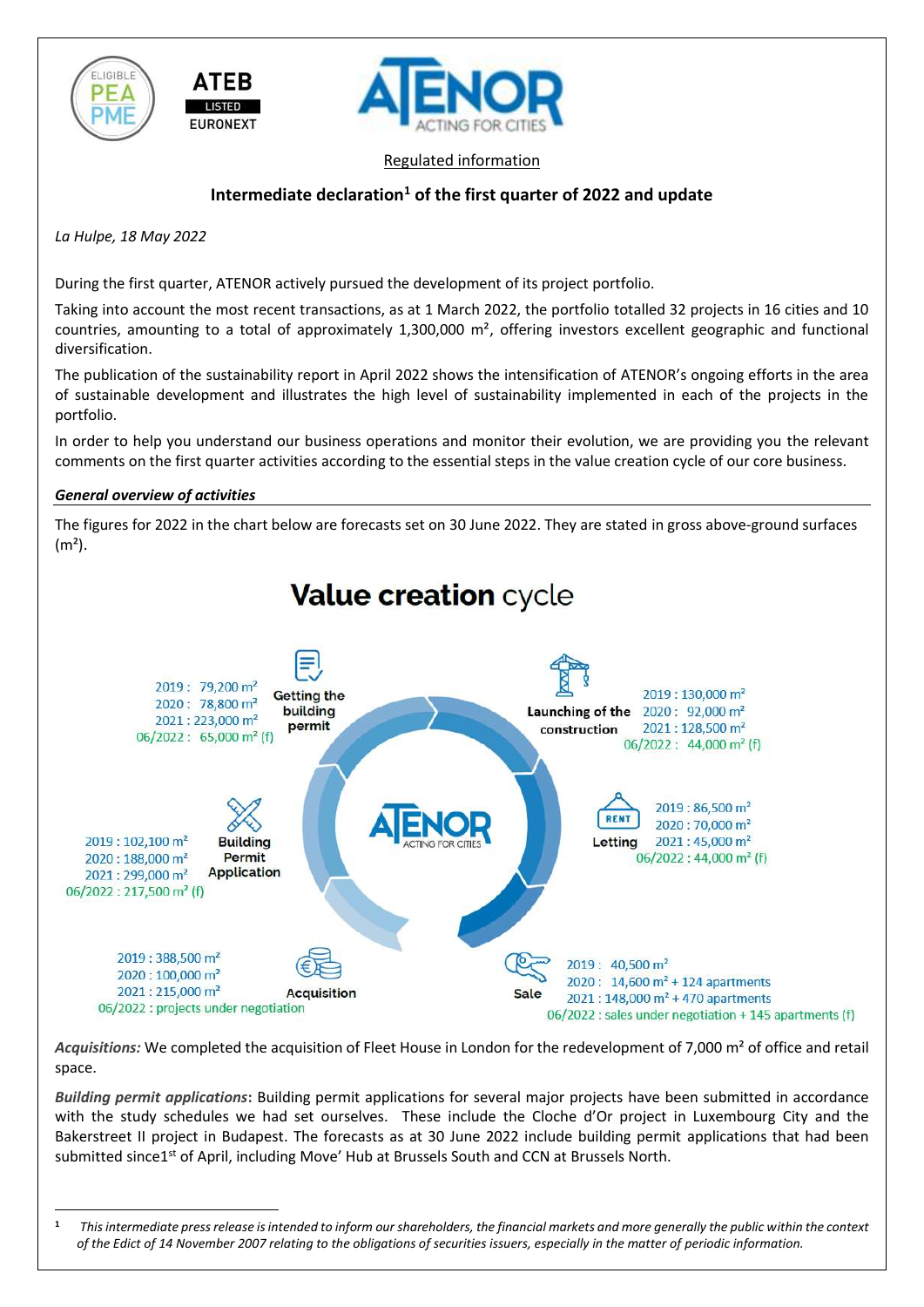





It should be noted that a new planning permit application was submitted at the end of April 2022 for the Realex project, which will house the European Union Conference Centre, for which a sales agreement was signed in January 2021. This large amount of floor area currently under development confirms the planned increase in activity.

*Getting the building permit:* The increasing number of permit requests resulted in most of them being granted during the second half of 2022. However, the building permit for the Lakeside office project (Warsaw) was granted during the first quarter. Construction has started and the project should be completed by the end of 2023.

*Launching of the construction:* We just started construction on the first phase of the Lake 11 (Budapest) project with a total area of 35,000 m<sup>2</sup>. In general, all projects currently under construction are advancing according to schedule and are not significantly affected by the geopolitical events and their inflationary consequences.

*Lettings:* In the Grand Duchy of Luxembourg, we signed a final agreement with PWC for the lease of the entire Cloche d'Or project in Luxembourg-City (~33,500 m²) for a minimum of 15 years. As a reminder, the building is expected to be delivered at the latest in July 2027.

The first lease was signed for 2,622 m² of the Perspectiv' (Luxembourg) project in Match. The construction works for this 68,000 m² mixed project (residences/shops) are planned for the last quarter of 2022.

A recovery of take-ups was observed during the quarter in several countries. It appears that many companies have decided to set up the New (or Hybrid) Way of Working (NWOW) in new office spaces that also meet highly sustainable criteria, made even more essential, by recent geopolitical events, for their energy saving characteristics.

Several negotiations reflecting this reality are currently in progress, and may be concluded before 30 June 2022.

*Sales:* We signed an agreement for the sale of 4,250 m² in the Perspectiv' project, which will house a museum and a sports hall. The sale of apartments continues in Belgium, Hungary, and Romania, although there was a pause at the end of February, following the start of the conflict in Ukraine.

In general, the obtaining of building permits and signing of leases for surface areas of more than 5,000 m<sup>2</sup> are attracting the interest of the investor market in our portfolio properties. Contacts are underway for the sale of several of these. More information will be provided about the progress of these sales in the coming months.

In addition, we have decided to withdraw the Nysdam building (La Hulpe), which houses our head office.

# *Outlook for the 2022 financial year*

We have actively worked on our project portfolio over the past two years. As a result, the projects are moving forward along the value-creation cycle, as illustrated by the increase in the amount of land with permits applied for and approved.

Over the past months, a high demand for residential properties and sustainable office space has driven the real estate sector. By its urban, international, and sustainable positioning in the real estate development sector, ATENOR meets the demands of companies, individuals, and financial investors, which supports its growth.

However, the possibility of a resurgence of the health crisis and entrenchment of the conflict in Ukraine has revived fears, not just of a general economic slowdown, but in an inflationary context as well.

Despite the quality and maturity of ATENOR's project portfolio, its performance levels in 2022 may be influenced by macroeconomic changes, without, however, calling into question the resilience of the business model.

Like every year, indications regarding the annual results will be provided at the time the half-yearly results are presented.

### *Financing policy*

ATENOR pursues a financial policy that favours sustainable financing for projects under development on the one hand, and on the other hand a diversification of its sources of financing. The new 6-year bond issue meets the ambitious criteria of ATENOR's sustainable financing (Green Retail Bond of 55 million Euro on 5 April 2021 issued in the context of the EMTN programme). ATENOR calls on both the institutional investor market and the banking market.

As a reminder, the weighted average interest rate of ATENOR's consolidated debt is 2.40%.

ATENOR intends to continue the use of its commercial paper (MTN) while favouring long terms (from two years) instead of terms of less than twelve months. The use of the EMTN line (increased to 200 million Euro on 15 March 2022) was 73.60 million Euro at 31 March 2022.